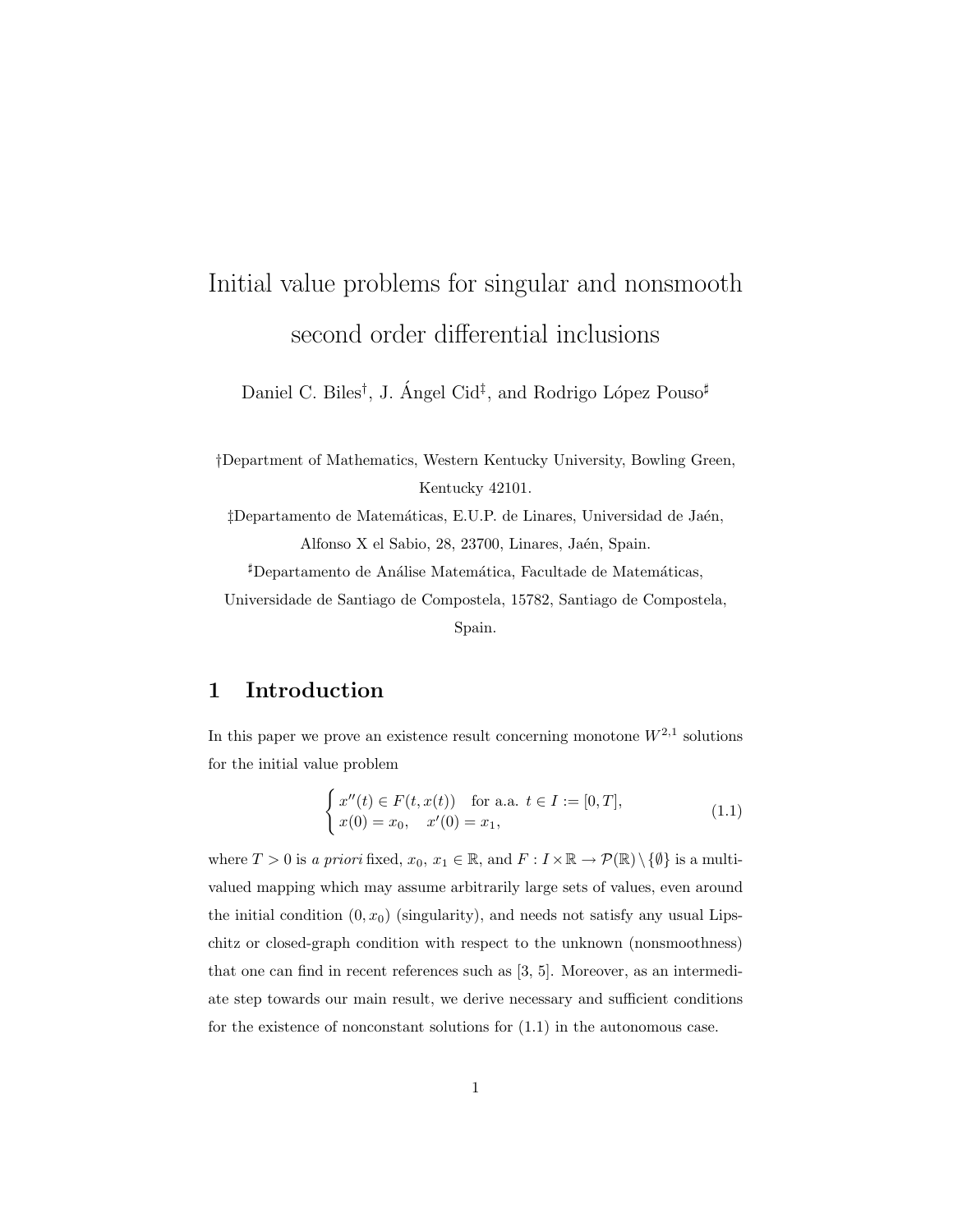Our existence result seems to be new even for differential equations, which correspond to differential inclusions with singleton-valued right-hand sides.

We follow the spirit of  $[1]$  in the construction of adequate selections of  $F$ , mixed with an argument already employed in [4, 7] which lets one extend existence results from autonomous to nonautonomous problems. A recent existence result proved in [8] for second order autonomous differential equations is also needed in our work.

## 2 Preliminaries

Consider first the autonomous problem

$$
\begin{cases}\nx''(t) = f(x(t)) & \text{for a.a. } t \in I, \\
x(0) = x_0, \quad x'(0) = x_1.\n\end{cases}
$$
\n(2.2)

The solutions of (2.2) that we are going to consider here are elements of the Sobolev space  $W^{2,1}(I)$ .

One can find in [8] the following necessary and sufficient conditions for the existence of nonconstant solutions of (2.2):

THEOREM 2.1 Problem (2.2) has a nonconstant solution  $x: I \to \mathbb{R}$  if and only if there exists  $R > 0$  such that the following claims hold for at least one of the intervals

$$
J = \begin{cases} [x_0, x_0 + R], & \text{if } sgn(x_1) = 1, \\ [x_0 - R, x_0], & \text{if } sgn(x_1) = -1, \end{cases}
$$

where  $sgn(z) = z/|z|$  for  $z \neq 0$  and  $sgn(0) = \pm 1$ :

1. 
$$
f \in L^1(J)
$$
.  
\n2.  $x_1^2 + 2 \int_{x_0}^x f(r) dr > 0$  for a.a.  $x \in J$ .  
\n3. 
$$
\frac{\max\{1, |f|\}}{\sqrt{x_1^2 + 2 \int_{x_0}^x f(r) dr}} \in L^1(J)
$$
.  
\n4. 
$$
\int_J \frac{dx}{\sqrt{x_1^2 + 2 \int_{x_0}^x f(r) dr}} \geq T.
$$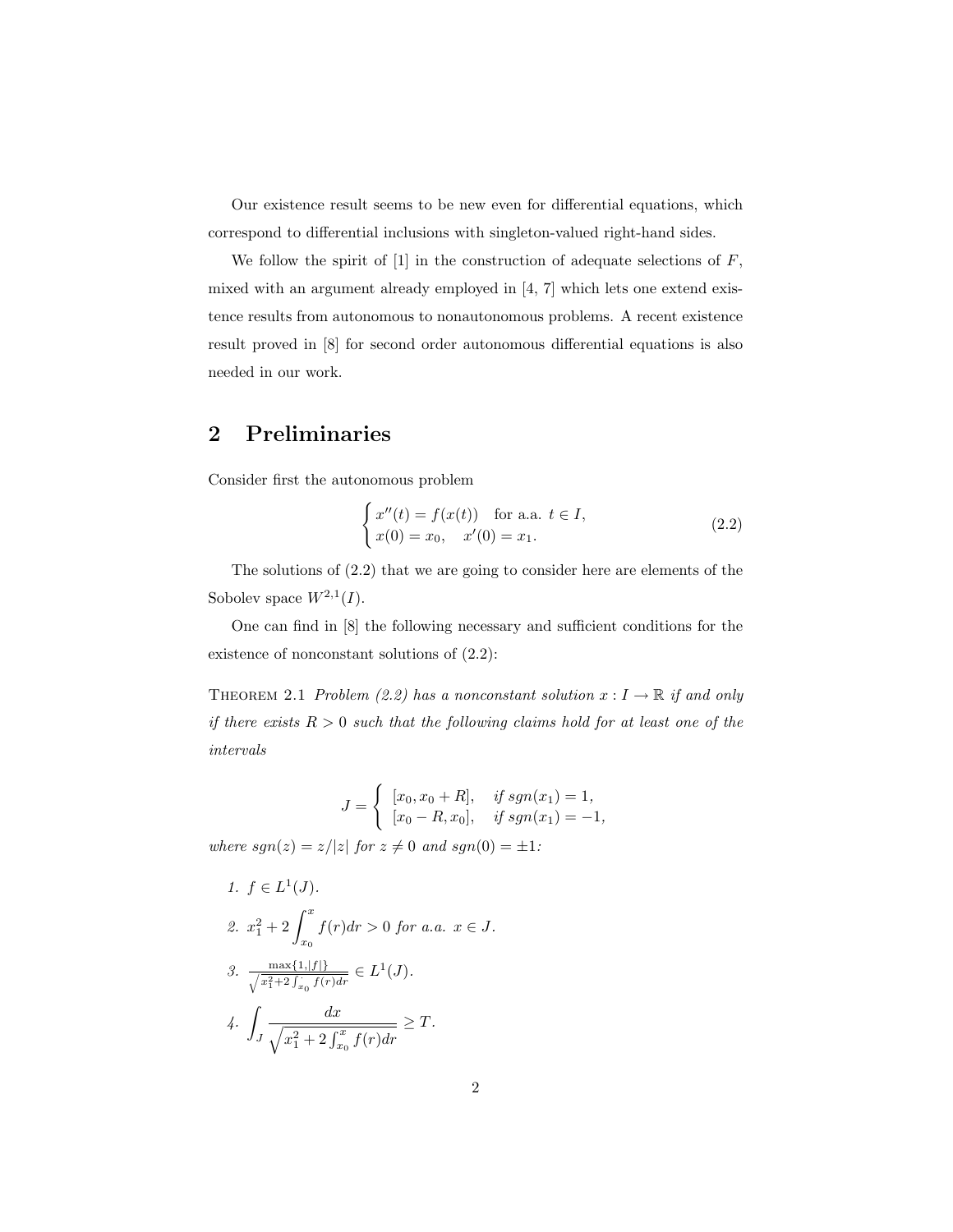Moreover, in this case there exists an increasing solution if  $sgn(x_1) = 1$  and a decreasing solution if  $sgn(x_1) = -1$ , and they are defined implicitly for all  $t \in [0, T]$  by

$$
\int_{x_0}^{x(t)} \frac{dr}{\sqrt{x_1^2 + 2 \int_{x_0}^r f(s) ds}} = sgn(x_1)t.
$$

### 3 The autonomous differential inclusion

In this section we deal with the autonomous problem

$$
\begin{cases}\nx''(t) \in F(x(t)) & \text{for a.a. } t \in I, \\
x(0) = x_0, \quad x'(0) = x_1,\n\end{cases}
$$
\n(3.3)

where  $F: \text{Dom}(F) \subset \mathbb{R} \to \mathcal{P}(\mathbb{R}) \setminus \{\emptyset\}.$ 

DEFINITION 3.1 Let  $F: Dom(F) \subset \mathbb{R} \to \mathcal{P}(\mathbb{R}) \setminus \{\emptyset\}$  be a multivalued mapping. A function  $f : [x_0, x_0 + R] \to \mathbb{R}$ ,  $R > 0$ , is an **admissible selection on the right of**  $x_0$  for  $F$  if  $f$  is a selection of  $F_{|[x_0,x_0+R]}$  and satisfies the following properties:

(i) 
$$
f \in L^1(x_0, x_0 + R)
$$
.  
\n(ii)  $x_1^2 + 2 \int_{x_0}^x f(r) dr > 0$  for a.a.  $x \in [x_0, x_0 + R]$ .  
\n(iii)  $\frac{\max\{1, |f|\}}{\sqrt{x_1^2 + 2 \int_{x_0}^x f(r) dr}} \in L^1(x_0, x_0 + R)$ .  
\n(iv)  $\int_{x_0}^{x_0 + R} \frac{dx}{\sqrt{x_1^2 + 2 \int_{x_0}^x f(r) dr}} \geq T$ .

We define admissible selections on the left of  $x_0$  in a similar way with intervals of the type  $[x_0 - R, x_0]$  for some  $R > 0$ .

The relevance of admissible selections in our work comes from the following theorem. Note that it gives not only sufficient conditions for existence, but also necessary ones.

THEOREM 3.1 The following claims hold: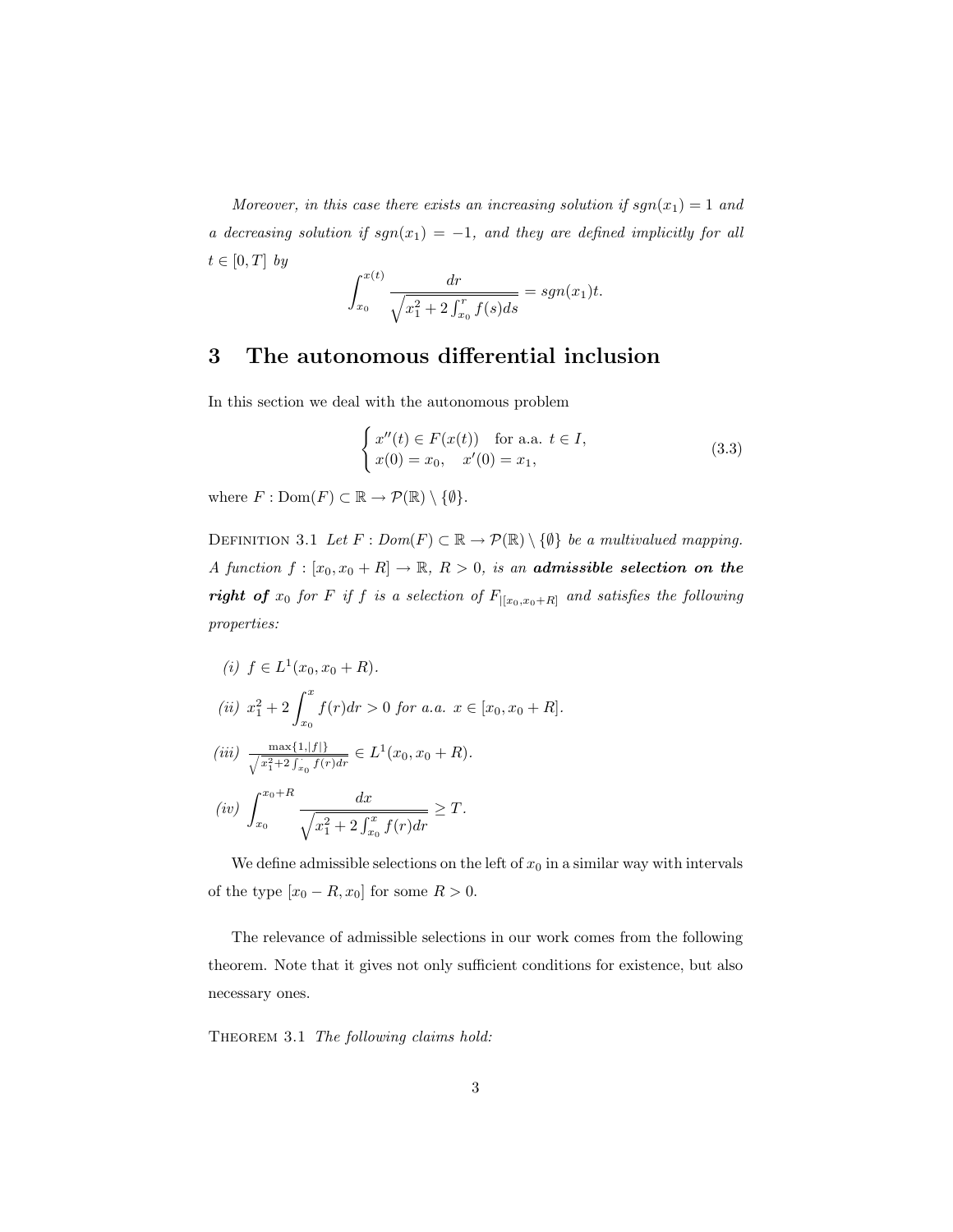- (i) Problem  $(3.3)$  has an increasing solution if and only if F has an admissible selection on the right of  $x_0$ .
- (ii) Problem  $(3.3)$  has a decreasing solution if and only if F has an admissible selection on the left of  $x_0$ .

**Proof.** We only prove part  $(i)$  because part  $(ii)$  is similar.

Suppose that  $x : I = [0, T] \to \mathbb{R}$  is an increasing solution of (3.3). Define

$$
J := [x_0, x(T)] = [x_0, x_0 + R] \text{ for } R = x(T) - x_0 > 0
$$

and define  $f: J \to \mathbb{R}$  as

$$
f(y) = \begin{cases} x''(x^{-1}(y)), & \text{if } x''(x^{-1}(y)) \text{ exists and } x''(x^{-1}(y)) \in F(y), \\ \text{any element of } F(y), & \text{in other case.} \end{cases}
$$

Then f is a selection of F and, since x is a solution of problem  $(2.2)$  with this function f, by theorem 2.1 we have that f is an admissible selection on the right of  $x_0$  of  $(3.3)$ .

Conversely, if f is an admissible selection of F on the right of  $x_0$  then by theorem 2.1 the problem  $(2.2)$  has an increasing solution x. Since f is in particular a selection of  $F$  we have that  $x$  is also an increasing solution of problem  $(3.3)$ .

For the sake of clarity and completeness we give next some sufficient conditions for a multivalued mapping to have admissible selections on the right of  $x_0$ . It is natural to look first at the greatest and the least selections, if they exist. Thus, for a given multivalued mapping  $F : Dom(F) \subset \mathbb{R} \to \mathcal{P}(\mathbb{R}) \setminus \{\emptyset\}$ we define

$$
i_F(x) := \inf F(x)
$$
 and  $s_F(x) := \sup F(x)$  for all  $x \in \text{Dom}(F)$ , (3.4)

where inf and sup are computed in the extended real line and, thus, they can assume the values  $-\infty$  and  $+\infty$ , respectively. Note that if  $f : J \to \mathbb{R}$  is a selection of  $F_{|J}$  we immediately have

$$
i_F(x) \le f(x) \le s_F(x)
$$
 for all  $x \in J$ .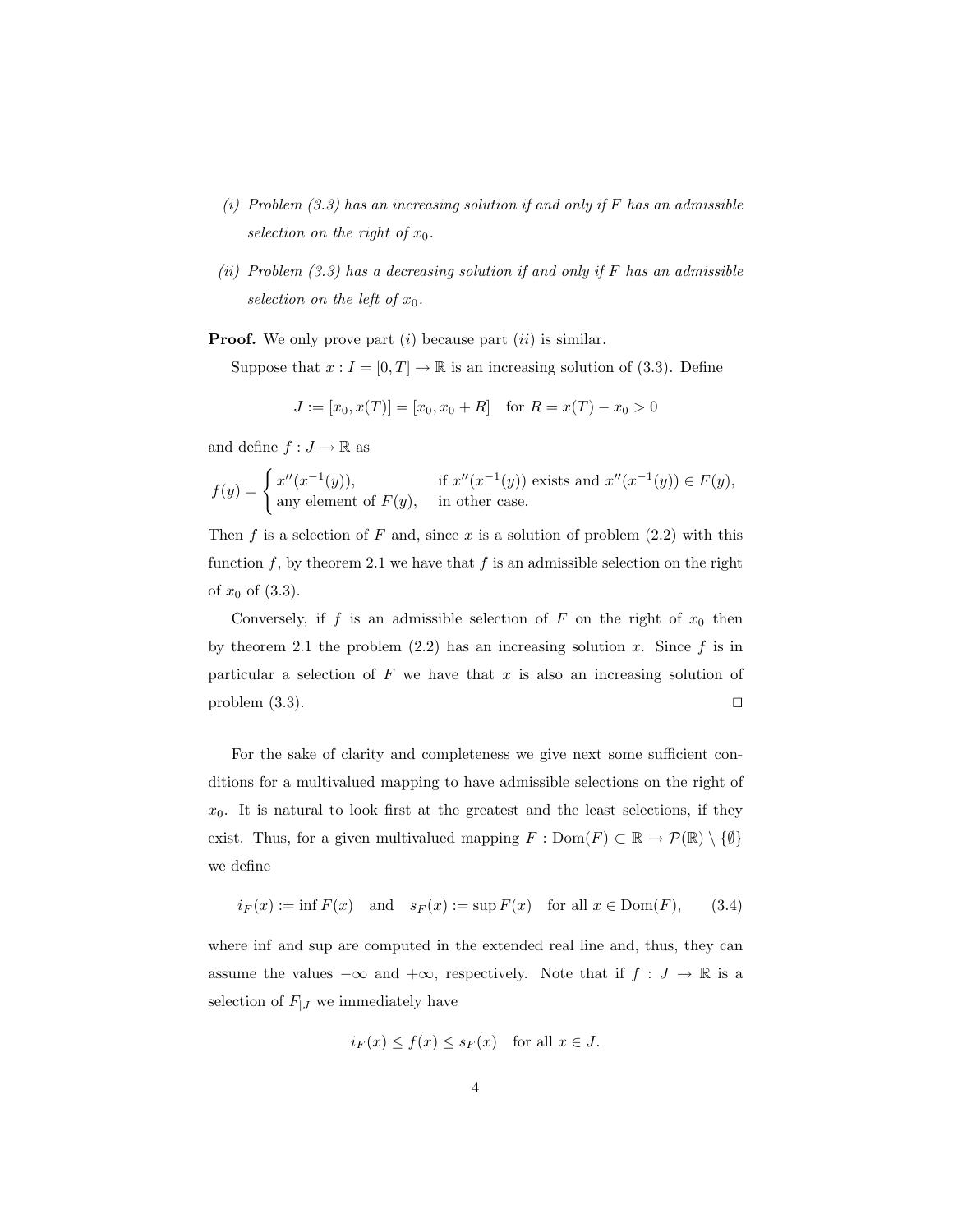The following proposition is a straightforward consequence of this definition, and it concerns the case when  $i_F$  or  $s_F$  are selections of  $F$ :

PROPOSITION 3.1 Let  $F: Dom(F) \subset \mathbb{R} \to \mathcal{P}(\mathbb{R}) \setminus \{\emptyset\}$  be a multivalued mapping and let  $i_F$  and  $s_F$  be defined as in  $(3.4)$ .

If there is  $R > 0$  such that  $i_F(x) \in F(x)$  (respectively,  $s_F(x) \in F(x)$ ) for all  $x \in [x_0, x_0 + R]$  and  $i_F$  (respectively,  $s_F$ ) satisfies conditions  $(i) - (iv)$  in the definition (3.1), then  $i_F$  (respectively,  $s_F$ ) is the least (respectively, the largest) admissible selection of F on  $[x_0, x_0 + R]$ .

In general, one cannot expect  $i_F$  and  $s_F$  to be selections of F. Next proposition is useful in those situations. Its proof is easy and so we omit it.

PROPOSITION 3.2 Let  $F: Dom(F) \subset \mathbb{R} \to \mathcal{P}(\mathbb{R}) \setminus \{\emptyset\}$  be a multivalued mapping and let  $i_F$  and  $s_F$  be defined as in  $(3.4)$ .

Assume there is  $R > 0$  such that

(i) 
$$
i_F
$$
,  $s_F \in L^1(x_0, x_0 + R)$ .  
\n(ii)  $x_1^2 + 2 \int_{x_0}^x i_F(r) dr > 0$  for a.a.  $x \in [x_0, x_0 + R]$ .  
\n(iii)  $\frac{\max\{1, |i_F|, |s_F|\}}{\sqrt{x_1^2 + 2 \int_{x_0}^x i_F(r) dr}} \in L^1(x_0, x_0 + R)$ .

$$
(iv) \int_{x_0}^{x_0+R} \frac{dx}{\sqrt{x_1^2 + 2 \int_{x_0}^x s_F(r) dr}} \ge T.
$$

Then any measurable selection of  $F_{|[x_0,x_0+R]}$  is an admissible selection of F on the right of  $x_0$ .

The main drawback in our last proposition is that it does not directly provide us with a criteria of existence of admissible selections. In fact, to apply proposition 3.2 satisfactorily we also need to know that our multivalued mapping has measurable selections. Loosely speaking, we can say that measurable closed-valued mappings have measurable selections. In order to clarify our last statement we recall some definitions: let  $(X, \mathcal{M})$  be a measurable space and Y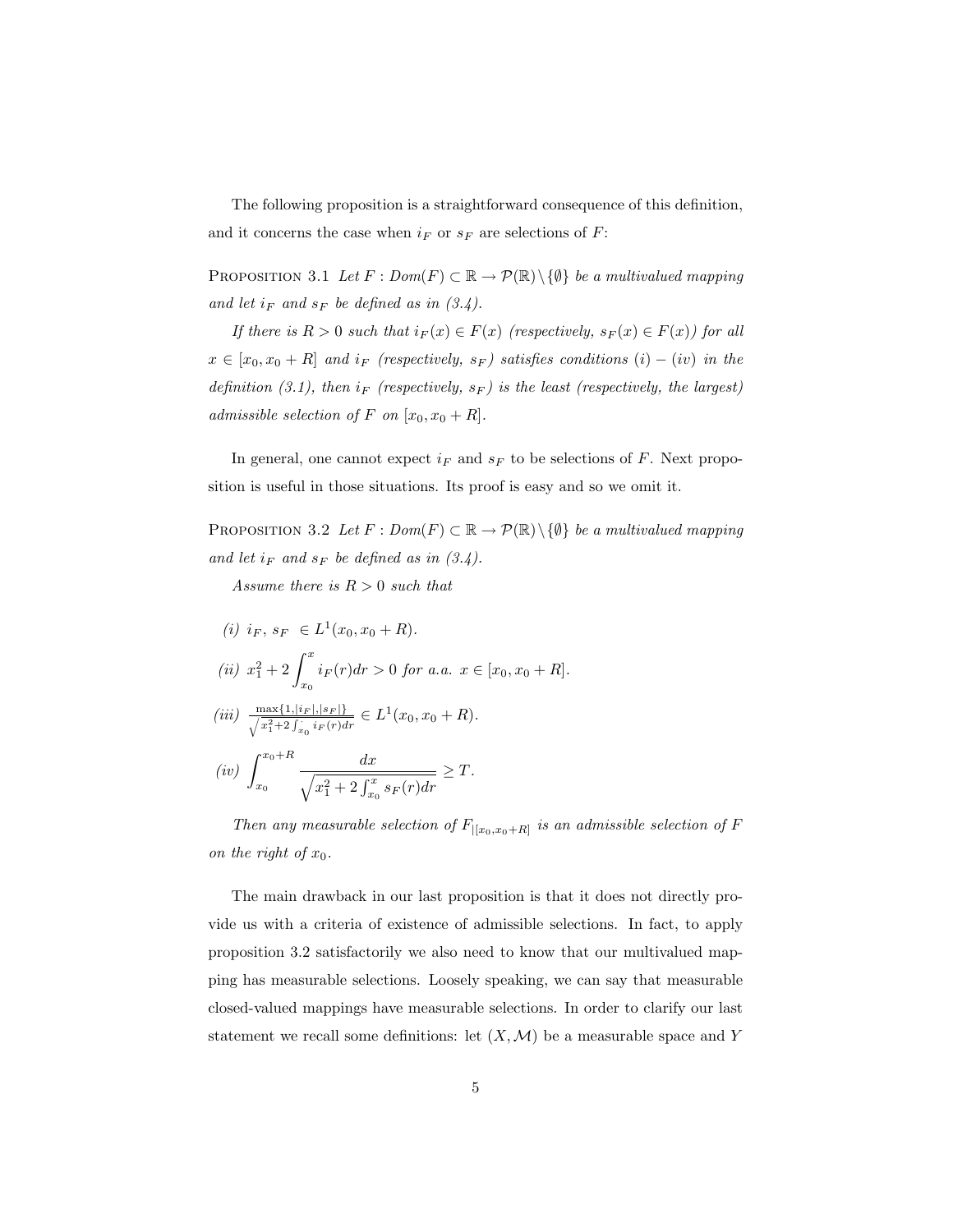a topological space, we say that a multivalued mapping  $F: X \to \mathcal{P}(Y) \setminus \{\emptyset\}$  is measurable when for all open  $U \subset Y$  we have

$$
F^{-1}(U) := \{ x \in X : F(x) \cap U \} \in \mathcal{M};
$$

also, a topological space  $Y$  is a Polish space if it is homeomorphic to a complete separable metric space. Now we are in a position to present a precise statement (see [11]) of the result mentioned above:

THEOREM 3.2 (KURATOWSKI-RYLL-NARDZEWSKI) Let  $(X, \mathcal{M})$  be a measurable space and Y be a Polish space.

If  $F: X \to \mathcal{P}(Y) \setminus \{\emptyset\}$  is measurable and assumes only closed values then F admits a measurable selection.

As an immediate consequence we have the following proposition:

PROPOSITION 3.3 Assume that the conditions of proposition 3.2 hold for some  $R > 0$ .

If  $F : [x_0, x_0 + R] \to \mathcal{P}(\mathbb{R}) \setminus \{ \emptyset \}$  is measurable and assumes only closed values then F has admissible selections on  $[x_0, x_0 + R]$ .

**Remark.** Proposition 3.3 needs that  $F$  be closed-valued, which implies that  $i_F$  and  $s_F$  are selections of F. Taking into account the remaining conditions in proposition 3.3, we can ensure that  $i_F$  and  $s_F$  are then admissible selections of F on the right of  $x_0$ , which is not much more interesting than the result in proposition 3.1.

To take a more satisfactory profit of proposition 3.3 the reader must notice that  $F$  does not really need to assume closed values. In general, one has to look for a suitable closed-valued  $G : Dom(F) \subset \mathbb{R} \to \mathcal{P}(\mathbb{R}) \setminus \{\emptyset\}$  such that  $G(x) \subset F(x)$  for all  $x \in \text{Dom}(F)$ , and try to use proposition 3.3 with G instead of  $F$ . Obviously, every admissible selection of  $G$  will be an admissible selection of F.

For more information on measurable selections we refer the reader to [10, 11].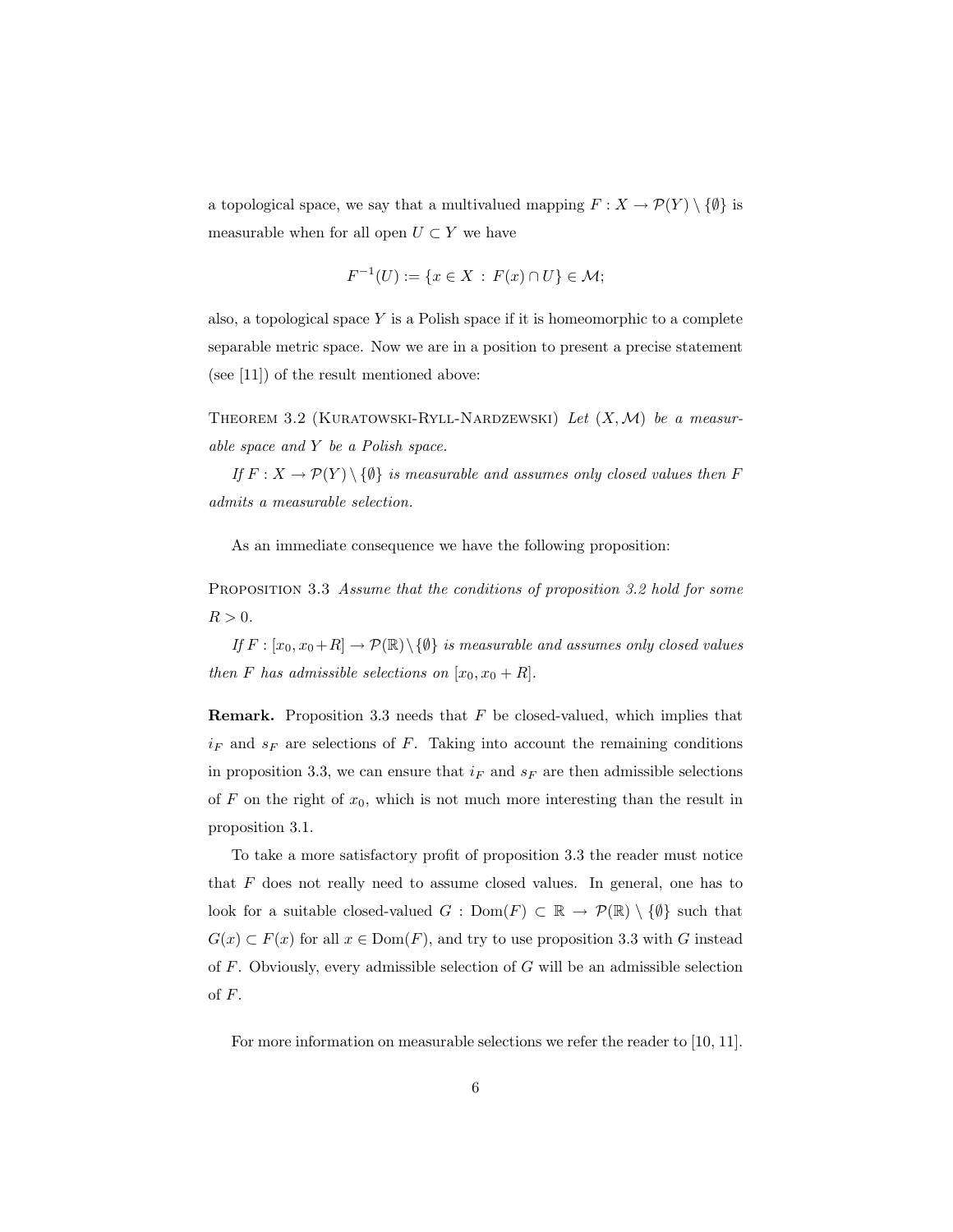#### 4 The nonautonomous differential inclusion

Let  $F : [0, T] \times \mathbb{R} \to \mathcal{P}(\mathbb{R}) \setminus \{\emptyset\}, sgn(x_1) = 1$  and

 $\hat{X} = \{u \in \mathcal{C}([0,T]) : u(0) = x_0, u \text{ is nondecreasing}\}.$ 

For each  $u \in \hat{X}$  we define its "pseudoinverse"  $\hat{u} : \mathbb{R} \to [0, T]$  as

$$
\hat{u}(x) = \begin{cases} 0, & x < x_0, \\ \min u^{-1}(\{x\}), & x_0 \le x \le u(T), \\ T, & u(T) < x. \end{cases}
$$

We notice that  $\hat{u}$  is nondecreasing, but not necessarily continuous. Moreover, if  $u \in \hat{X}$  is increasing in *I*, then  $\hat{u}(x) = u^{-1}(x)$  for all  $x \in [x_0, u(T)]$ .

Assume that for some  $R > 0$  the following hypotheses hold:

- (F1) For each  $u \in \hat{X}$  the multifunction  $F_u : \mathbb{R} \to \mathcal{P}(\mathbb{R}) \setminus \{\emptyset\}$  defined as  $F_u(\cdot) =$  $F(\hat{u}(\cdot), \cdot)$  has an admissible selection on the right of  $x_0$   $f_u : [x_0, x_0 + R] \rightarrow$ R.
- (F2) There exists  $M \in L^1(x_0, x_0 + R)$  such that for all  $t \in I$  and all  $x \in$  $[x_0, x_0 + R]$  we have

$$
\sup\{y : y \in F(t, x)\} \le M(x).
$$

(F3) For each  $u, v \in \hat{X}$ , the relation  $u \leq v$  on I implies  $f_u \leq f_v$  on  $[x_0, x_0 + R]$ .

The following is our main result.

THEOREM 4.1 Suppose that conditions (F1), (F2) and (F3) hold for some  $R >$ 0. Then problem (1.1) with  $sgn(x_1) = 1$  has an increasing solution.

**Proof.** We define the operator  $G: \hat{X} \to \hat{X}$  in the following way: for each  $u \in \hat{X}$ the function Gu is given implicitly for all  $t \in [0, T]$  by

$$
\int_{x_0}^{Gu(t)} \frac{dx}{\sqrt{x_1^2 + 2 \int_{x_0}^x f_u(r) dr}} = t,
$$

and in particular Gu is an increasing solution of

$$
\begin{cases}\nx''(t) = f_u(x(t)) & \text{for a.a. } t \in I, \\
x(0) = x_0, \quad x'(0) = x_1.\n\end{cases}
$$
\n(4.5)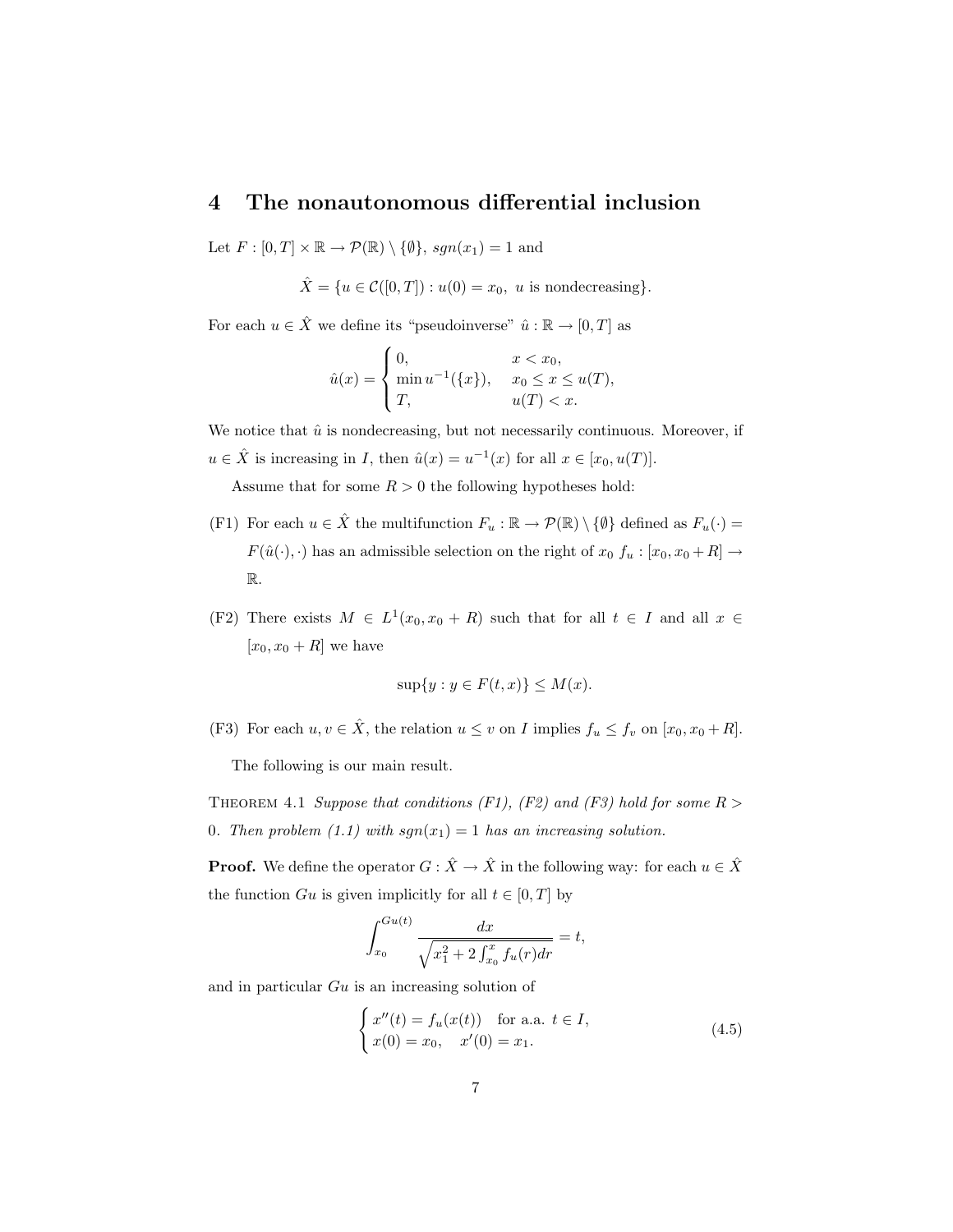Note also that  $Gu(T) \le x_0 + R$  because  $f_u$  is an admissible selection.

We claim that there exists  $L > 0$  such that  $|(Gu)'(t)| \leq L$  for all  $t \in I$  and all  $u \in \hat{X}$ . To prove it, let  $u \in \hat{X}$  be given and denote  $x = Gu$ ; by  $(F2)$  for a.e.  $t \in [0, t]$  we have that

$$
x''(t) = f_u(x(t)) \le M(x(t)),
$$

and since  $x' \geq 0$  on  $[0, T]$ , we have

$$
x''(t)x'(t) \le M(x(t))x'(t) \quad \text{for a.a. } t \in [0, T].
$$

Now we integrate between 0 and  $t \in [0, T]$  in the previous inequality and we apply theorems 9.3 and 38.4 in [9] to conclude that

$$
{x'}^{2}(t) \le x_{1}^{2} + 2 \int_{x_{0}}^{x(t)} M(s)ds,
$$

and since  $x_0 \leq x(t) \leq x_0 + R$  for all  $t \in [0, T]$  and  $x' \geq 0$  on  $[0, T]$ , we finally obtain

$$
0 \le x'(t) \le \sqrt{x_1^2 + 2 \int_{x_0}^{x_0 + R} M(s) ds} =: L
$$
 for all  $t \in [0, T]$ .

Therefore, it is clear that if we define

$$
X = \{ u \in \hat{X} : |u(t) - u(s)| \le L|t - s| dr \text{ for all } t, s \in I \},\
$$

then  $Gu \in X$  for all  $u \in \hat{X}$ .

Claim 1.  $G: X \to X$  is nondecreasing.

Let  $u, v \in X$  be such that  $u(t) \leq v(t)$  for all  $t \in I$ . By condition (F3) we have that  $f_u \leq f_v$  on  $[x_0, x_0 + R]$  and then from the definition of G it follows that

$$
Gu(t) \leq Gv(t) \quad \text{for all } t \in I.
$$

Claim 2. X is a complete lattice.

Let  $\emptyset \neq Y \subset X$ . We shall show only the existence of sup Y, because the existence of  $\inf Y$  is proved by a similar argument. We define

$$
u^*(t) := \sup\{u(t) : u \in Y\} \quad \text{for all } t \in I.
$$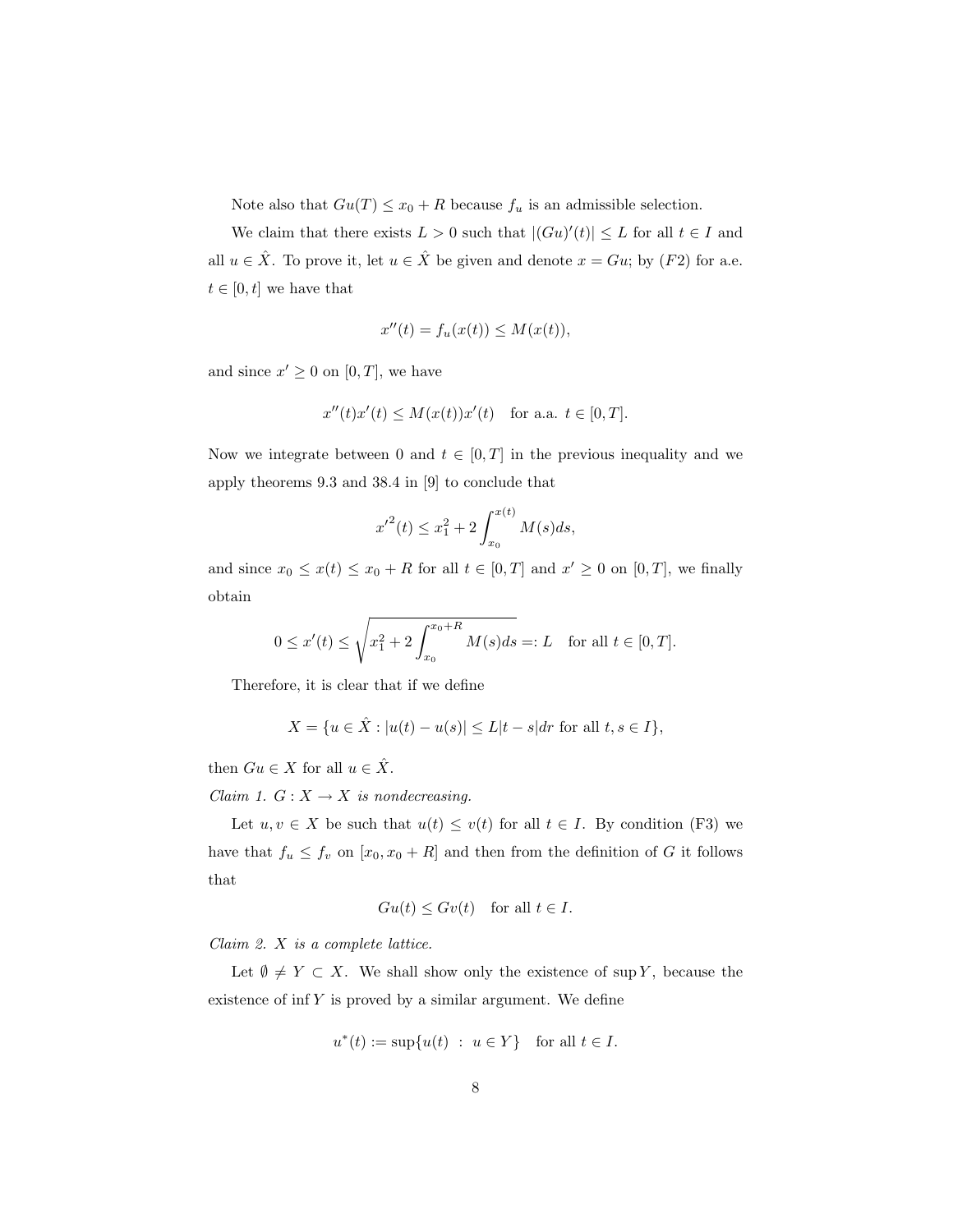Clearly  $u^*(0) = x_0$  and  $u^*(t)$  is finite for all  $t \in I$ . Now fix  $s, t \in I$  and  $u \in Y$ . Then

$$
u(s) \le |u(s) - u(t)| + u(t) \le L|t - s| + u^*(t).
$$

Taking the supremum on the left-hand side we obtain that

$$
u^*(s) \le L|t - s| + u^*(t).
$$

Interchanging  $s$  and  $t$  we have

$$
u^*(t) \le L|t - s| + u^*(s),
$$

and combining both results

$$
|u^*(s) - u^*(t)| \le L|t - s|.
$$

Therefore  $u^* \in X$  and obviously  $u^* = \sup Y$ .

Claim 3. If  $x \in X$  is a fixed point of G then x is an increasing solution of problem (1.1).

If  $x = Gx$  then x is a solution of problem (4.5) with  $u = x$ . Moreover, since x is increasing and  $f_u$  is a selection of  $F(\hat{u}(\cdot), \cdot)$  on  $[x_0, x_0 + R]$  we have that x is also a solution of problem (1.1).

Conclusion. From claims 1 and 2 we can apply Tarski's fixed point theorem (see [12, Theorem 11.E]) to ensure the existence of (at least) one fixed point  $x$ of G. Then by claim 3 x is an increasing solution of (1.1).  $\Box$ 

REMARK 4.1 In the case  $sgn(x_1) = -1$  we can prove an analogous result on existence of decreasing solutions.

Now we point out some sufficient conditions for having  $(F1)$  and  $(F3)$ :

DEFINITION 4.1 We say that a multivalued mapping  $F: I \times J \to \mathcal{P}(\mathbb{R}) \setminus \{\emptyset\}$ is strongly monotone nonincreasing with respect to its first variable if for  $s, t \in I$ ,  $s \leq t$ , we have

$$
\sup F(t, x) \le \inf F(s, x) \quad for all x \in J.
$$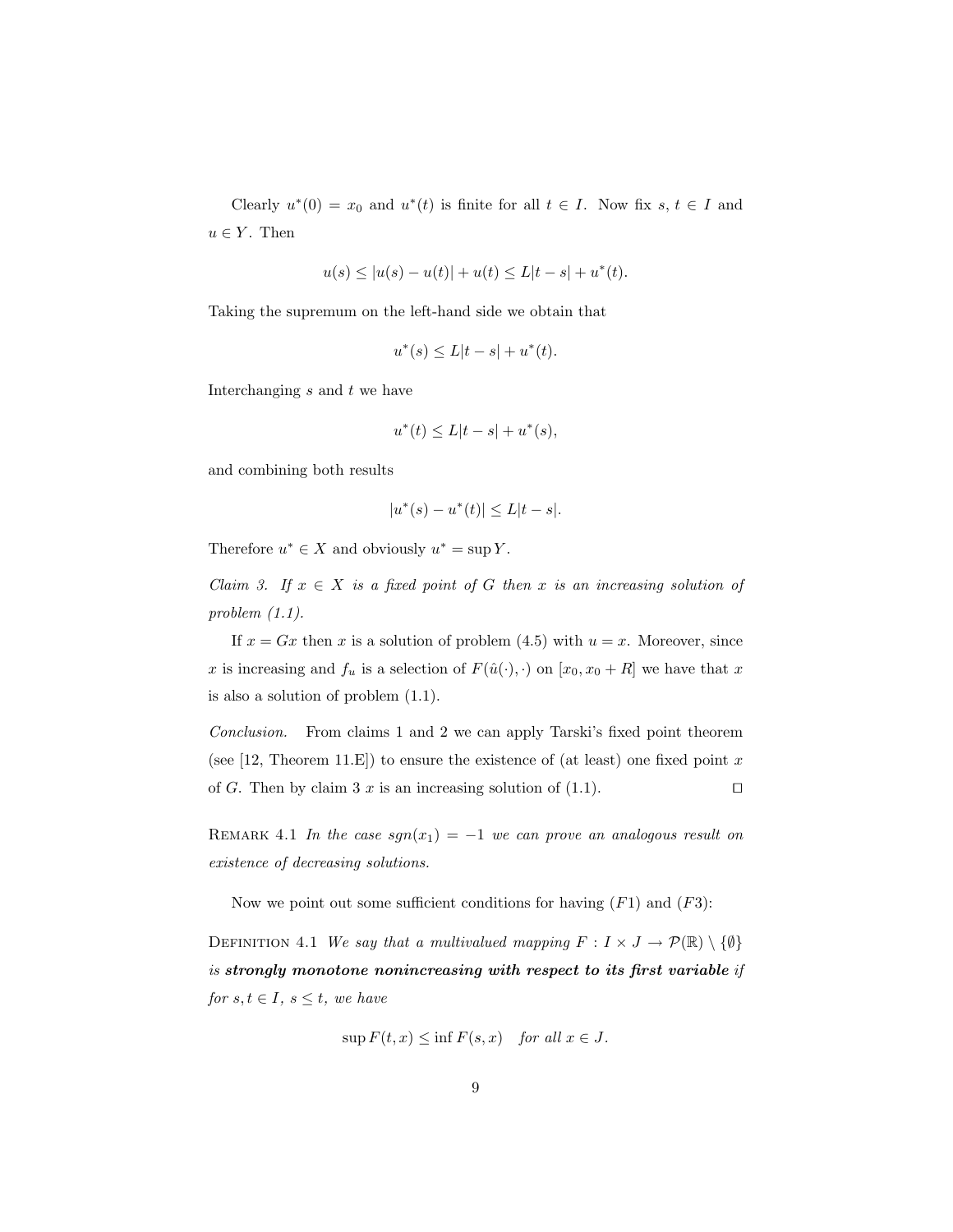PROPOSITION 4.1 Let  $F: I \times [x_0, x_0 + R] \to \mathcal{P}(\mathbb{R}) \setminus \{\emptyset\}$  be strongly monotone nonincreasing with respect to its first variable and let

$$
\sigma_F(x) := \sup F(T, x) \quad and \quad \iota_F(x) := \inf F(0, x) \quad \text{for all } x \in [x_0, x_0 + R].
$$

Assume that  $\sigma_F$  and  $\iota_F$  satisfy the following conditions:

(a) 
$$
\iota_F
$$
,  $\sigma_F \in L^1(x_0, x_0 + R)$ .  
\n(b)  $x_1^2 + 2 \int_{x_0}^x \sigma_F(r) dr > 0$  for a.a.  $x \in [x_0, x_0 + R]$ .  
\n(c)  $\frac{\max\{1, |\iota_F|, |\sigma_F|\}}{\sqrt{x_1^2 + 2 \int_{x_0}^x \sigma_F(r) dr}} \in L^1(x_0, x_0 + R)$ .  
\n(d)  $\int_{x_0}^{x_0 + R} \frac{dx}{\sqrt{x_1^2 + 2 \int_{x_0}^x \iota_F(r) dr}} \geq T$ .

If, moreover, for each  $u \in \hat{X}$  the mapping  $F_u = F(\hat{u}(\cdot), \cdot)$  has a measurable selection  $f_u : [x_0, x_0 + R] \to \mathbb{R}$ , then F satisfies (F1) and (F3).

**Proof.** For each  $u \in \hat{X}$  let  $f_u$  be a measurable selection of  $F_{u|[x_0,x_0+R]}$ . Let us see that  $f_u$  is an admissible selection on the right of  $x_0$ : first, since  $0 \le \hat{u}(x) \le T$ for all  $t \in I$ , we have

$$
\sigma_F(x) \le \inf F(\hat{u}(x), x) \le \sup F(\hat{u}(x), x) \le \iota_F(x),
$$

because  $F$  is strongly noincreasing in  $t$ . Hence

$$
\sigma_F(x) \le f_u(x) \le \iota_F(x) \quad \text{for all } x \in [x_0, x_0 + R],
$$

and, since  $f_u$  is measurable, condition (a) implies that  $f_u \in L^1(x_0, x_0 + R)$ . The remaining conditions of admissible selection on the right of  $x_0$  admit analogous proofs.

Let us see that (F3) also holds: if  $u, v \in \hat{X}$  are such that  $u \leq v$  on I, then  $\hat{u}(x) \geq \hat{v}(x)$  for all  $x \in [x_0, x_0 + R]$ . Since F is strongly nonincreasing in t, we have

$$
\sup F(\hat{u}(x),x) \le \inf F(\hat{v}(x),x) \quad \text{for all } x \in [x_0, x_0 + R].
$$

Now if  $f_u$  is an admissible selection of  $F_u$  on  $[x_0, x_0+R]$  and  $f_v$  is a corresponding one for  $F_v$ , the previous relation implies that  $f_u \leq f_v$  on  $[x_0, x_0 + R]$ .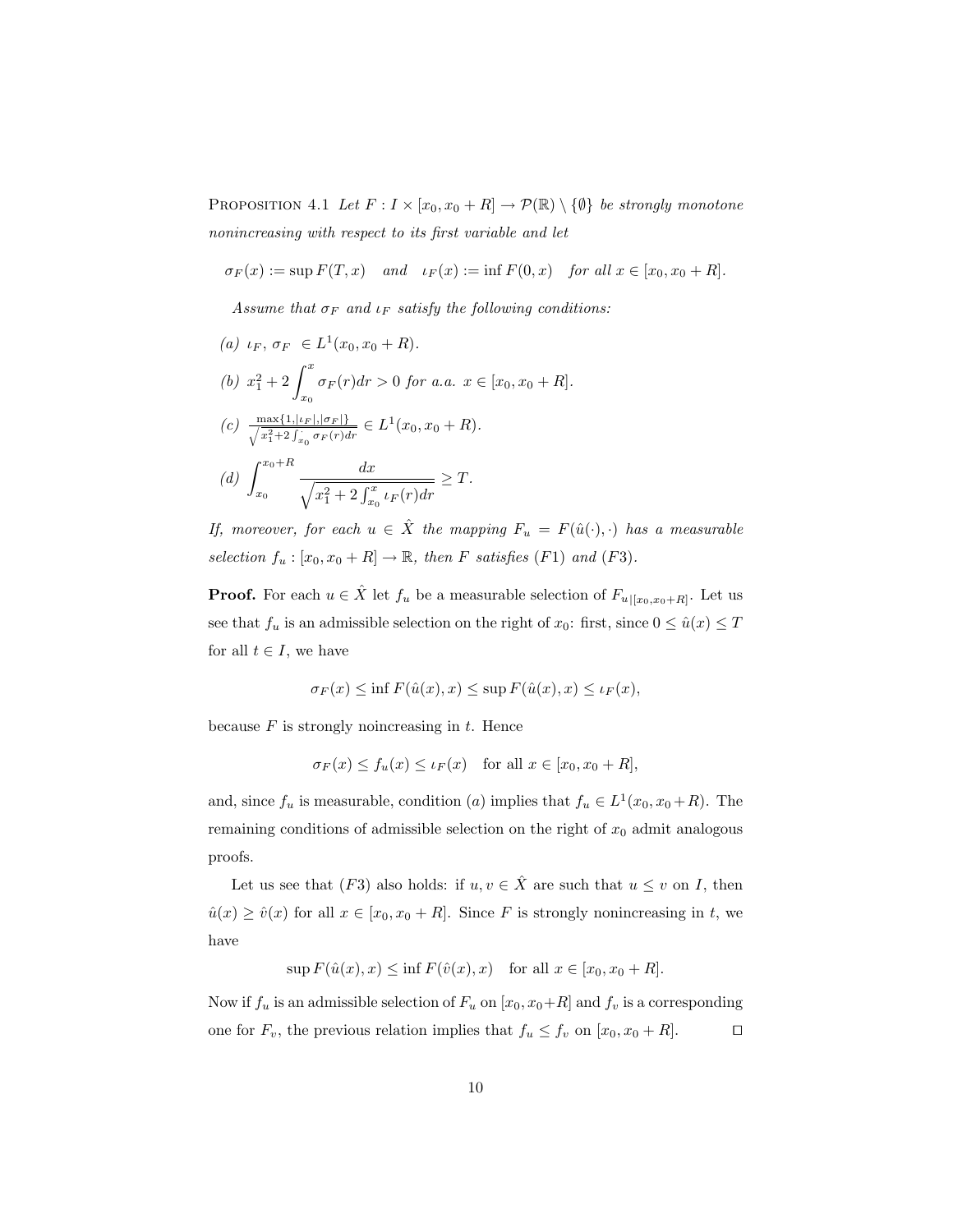#### 5 The particular case of differential equations

Plainly, theorem 4.1 covers the case of differential equations. It suffices to consider equations as inclusions with singleton-valued mappings. To the best of our knowledge, the application of theorem 4.1 to equations yields a new existence result, and that is why we think that it deserves to be stated clearly in a separate section of this paper.

Consider the initial value problem

$$
\begin{cases}\nx''(t) = f(t, x(t)) & \text{for a.a. } t \in I := [0, T], \\
x(0) = x_0, \quad x'(0) = x_1 \ge 0.\n\end{cases}
$$
\n(5.1)

THEOREM 5.1 Assume that there exists  $R > 0$  such that the function  $f: I \times$  $[x_0, x_0 + R] \rightarrow \mathbb{R}$  satisfies the following conditions:

- (I) For each  $u \in \hat{X}$  the mapping  $f_u = f(\hat{u}(\cdot), \cdot)$  satisfies conditions  $(i) (iv)$ in definition 3.1.
- (II)  $f(\cdot, x)$  is monotone nonincreasing for each  $x \in [x_0, x_0 + R]$ .
- (III) There exists  $M \in L^1(x_0, x_0 + R)$  such that for all  $(t, x) \in I \times [x_0, x_0 + R]$ we have

$$
f(t, x) \le M(x).
$$

Then (5.1) has an increasing solution.

As consequence of Theorem 5.1 we have the following useful corollary.

COROLLARY 5.1 Assume that there exists  $R > 0$  such that the function f:  $I \times [x_0, x_0 + R] \rightarrow \mathbb{R}$  satisfies the following conditions:

- 1. For each  $u \in \hat{X}$  the mapping  $f_u(\cdot) = f(\hat{u}(\cdot), \cdot)$  is measurable on  $[x_0, x_0 + R]$ .
- 2.  $f(\cdot, x)$  is monotone nonincreasing for each  $x \in [x_0, x_0 + R]$ .
- 3. There exist  $m, M \in L^1(x_0, x_0 + R)$  such that for all  $(t, x) \in I \times [x_0, x_0 + R]$ we have

$$
0 < m(x) \le f(t, x) \le M(x).
$$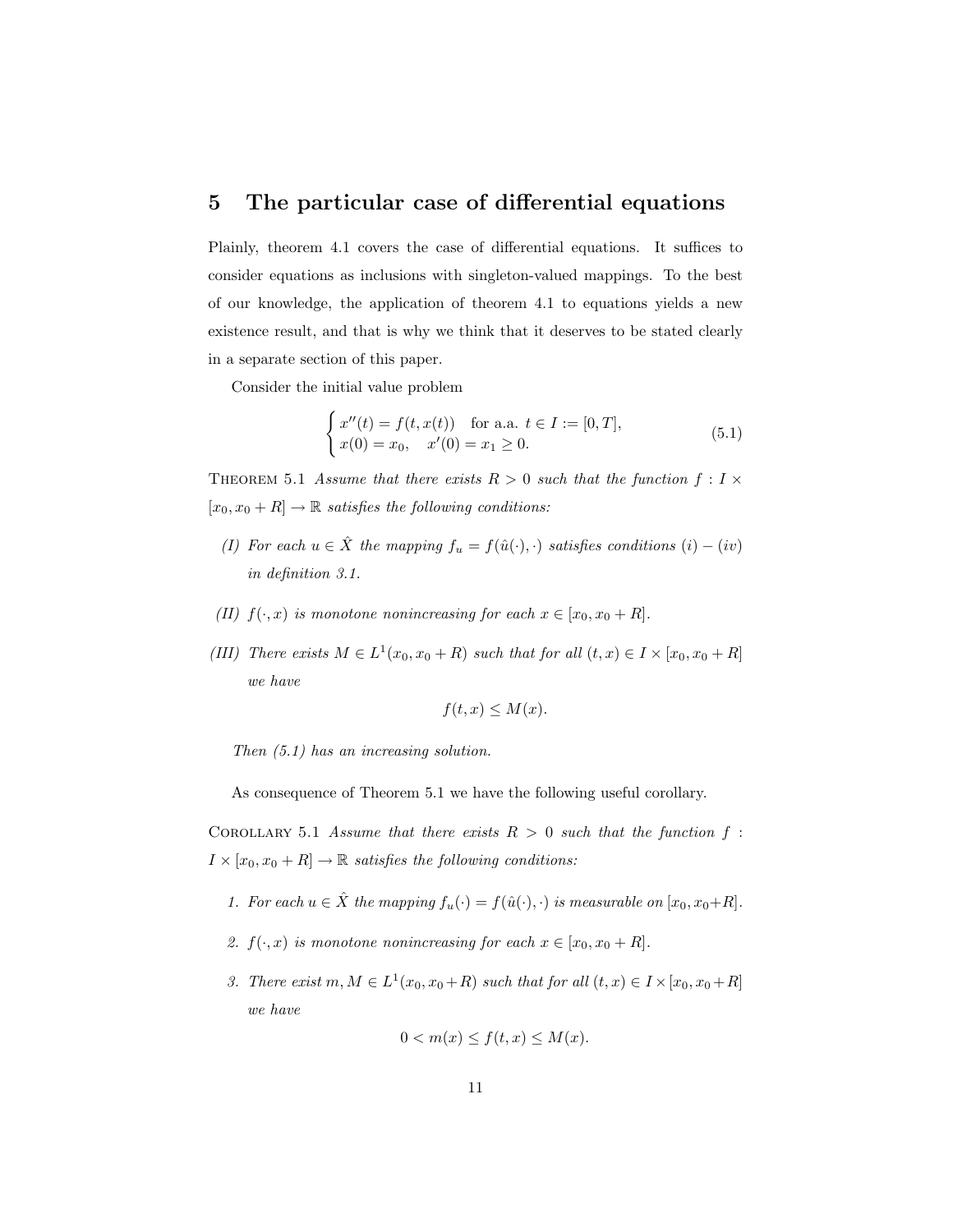4. 
$$
\frac{\max\{1, M(\cdot)\}}{\sqrt{x_1^2 + 2 \int_{x_0}^{\cdot} m(r) dr}} \in L^1(x_0, x_0 + R).
$$
  
5. 
$$
\int_{x_0}^{x_0 + R} \frac{1}{\sqrt{x_1^2 + 2 \int_{x_0}^x M(r) dr}} dx \ge T.
$$

Then (5.1) has an increasing solution.

Proof. In view of Theorem 5.1 we only have to prove that our assumptions imply that for each  $u \in \hat{X}$  the function  $f_u(\cdot) = f(\hat{u}(\cdot), \cdot)$  satisfies conditions  $(i)$  −  $(iv)$  in definition (3.1). From conditions 1 and 3 it follows that  $f_u$  ∈  $L^1(x_0, x_0 + R)$ . Furthermore conditions (ii), (iii) and (iv) in definition (3.1) are easily deduced from  $3, 4$  and  $5.$ 

REMARK 5.1 Concerning conditions 4 and 5 in corollary 5.1, we remark that when  $m$  and  $M$  are constants then condition  $\lambda$  is always satisfied and moreover

$$
\int_{x_0}^{x_0+R} \frac{1}{\sqrt{x_1^2 + 2M(x - x_0)}} dx = \frac{1}{M} \left( \sqrt{x_1^2 + 2MR} - x_1 \right).
$$

Therefore condition 5 can be expressed simply as

$$
R \ge x_1 T + \frac{MT^2}{2}.
$$

REMARK 5.2 It is well-known that if  $f : I \times [x_0, x_0 + R] \rightarrow \mathbb{R}$  satisfies the following "reversed" Carathéodory conditions,

- (C1) for a.a.  $x \in [x_0, x_0 + R]$  the function  $f(\cdot, x)$  is continuous on I,
- (C2) for each  $t \in I$  the function  $f(t, \cdot)$  is measurable on  $[x_0, x_0 + R]$ .

then  $f(v(\cdot), \cdot)$  is measurable on  $[x_0, x_0 + R]$  whenever  $v : [x_0, x_0 + R] \rightarrow I$ is measurable. In particular if  $f$  satisfies  $(C1)$  and  $(C2)$  then  $f$  satisfies the condition 1 of Corollary 5.1.

Example 5.1 Consider the problem

$$
\begin{cases}\nx''(t) = g(t) + h(x(t)) & \text{for a.a. } t \in [0, \frac{1}{2}], \\
x(0) = 0, & x'(0) = 0,\n\end{cases}
$$
\n(5.2)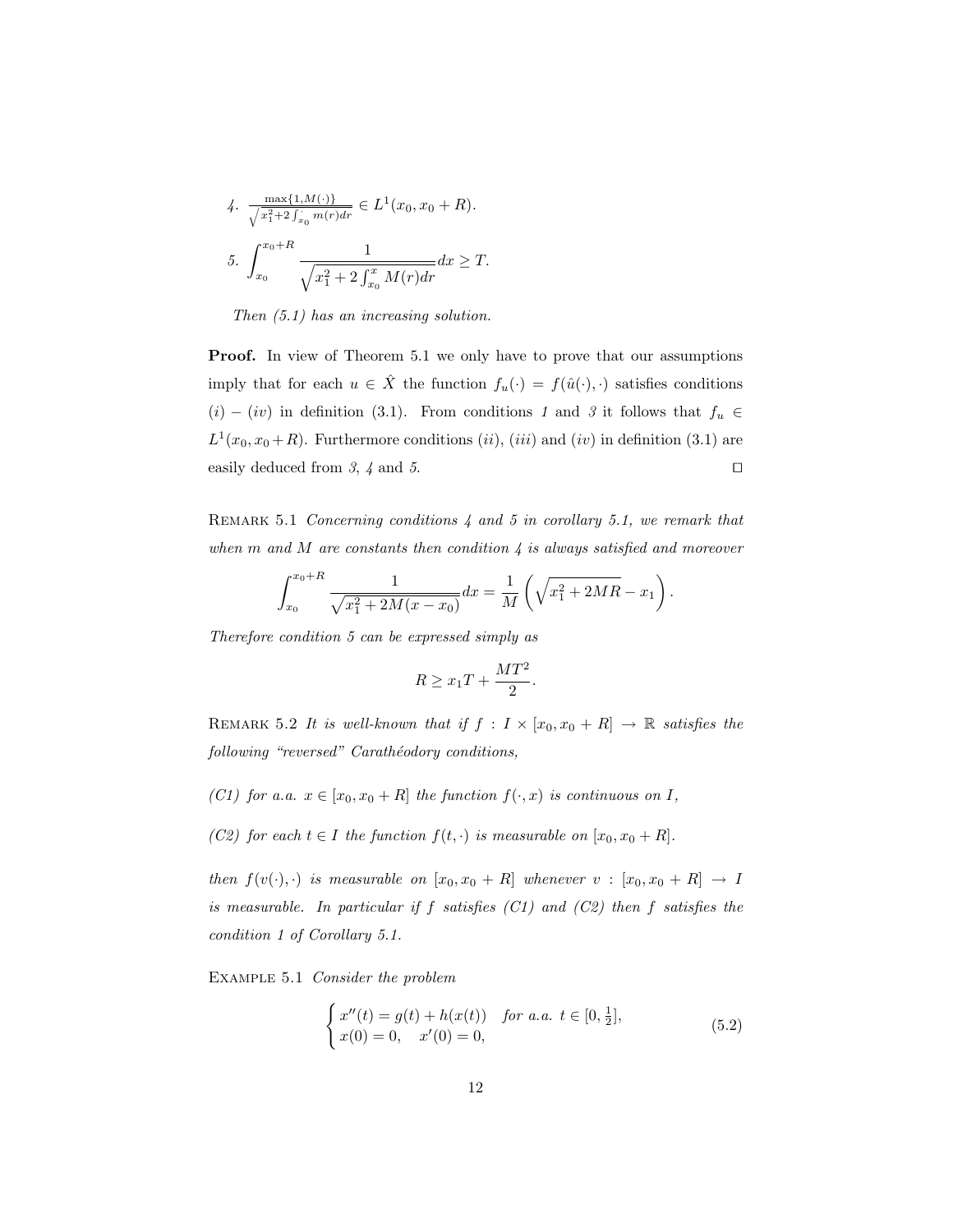where  $g: [0, \frac{1}{2}] \to \mathbb{R}$  is monotone nonincreasing,

$$
0 \le g(t) \le 1 \quad \text{for all } t \in [0, \frac{1}{2}],
$$

and  $h: [0, \frac{1}{2}] \to \mathbb{R}$  is given by

$$
h(x) = \begin{cases} \frac{1}{\sqrt{x}} & \text{if } x \in (0, \frac{1}{2}], \\ 1 & \text{if } x = 0. \end{cases}
$$

It is easy to check that the assumptions of Corollary 5.1 hold with  $f(t, x) =$  $g(t) + h(x)$  and therefore the problem 5.2 has an increasing solution on  $[0, \frac{1}{2}]$ .

We point out that another recent results such as  $[2,$  Theorem 1.1] and  $[6,$ Corollary 3.1] are not applicable to our example 5.1.

Finally, note that f tends to  $+\infty$  as x tends to 0, hence the equation is singular at the initial condition.

As an immediate consequence of corollary 5.1 we have an existence result for the boundary value problem

$$
x'' = f(t, x), \ x(-T) = x(T), \ x'(-T) = -x'(T). \tag{5.3}
$$

COROLLARY 5.2 Suppose that  $f : [-T, T] \times [x_0, x_0 + R] \to \mathbb{R}$  satisfies conditions  $1 - 5$  in corollary 5.1 on the set  $[0, T] \times [x_0, x_0 + R]$  with  $x_1 = 0$ .

Suppose moreover that for each  $(t, x) \in [-T, T] \times [x_0, x_0 + R]$  we have  $f(-t, x) = f(t, x).$ 

Then the problem  $(5.3)$  has an even solution which increases on  $[0, T]$ .

Proof. The assumptions and corollary 5.1 imply that

$$
x'' = f(t, x), \ x(0) = x_0, \ x'(0) = 0,
$$

has an increasing solution  $x : [0, T] \to \mathbb{R}$ . Now since  $x'(0) = 0$  and f is even with respect to  $t$  we conclude that a solution of  $(5.3)$  in the conditions of the statement is given by

$$
v(t) = \begin{cases} x(-t), & \text{if } t \in [-T, 0), \\ x(t), & \text{if } t \in [0, T]. \end{cases}
$$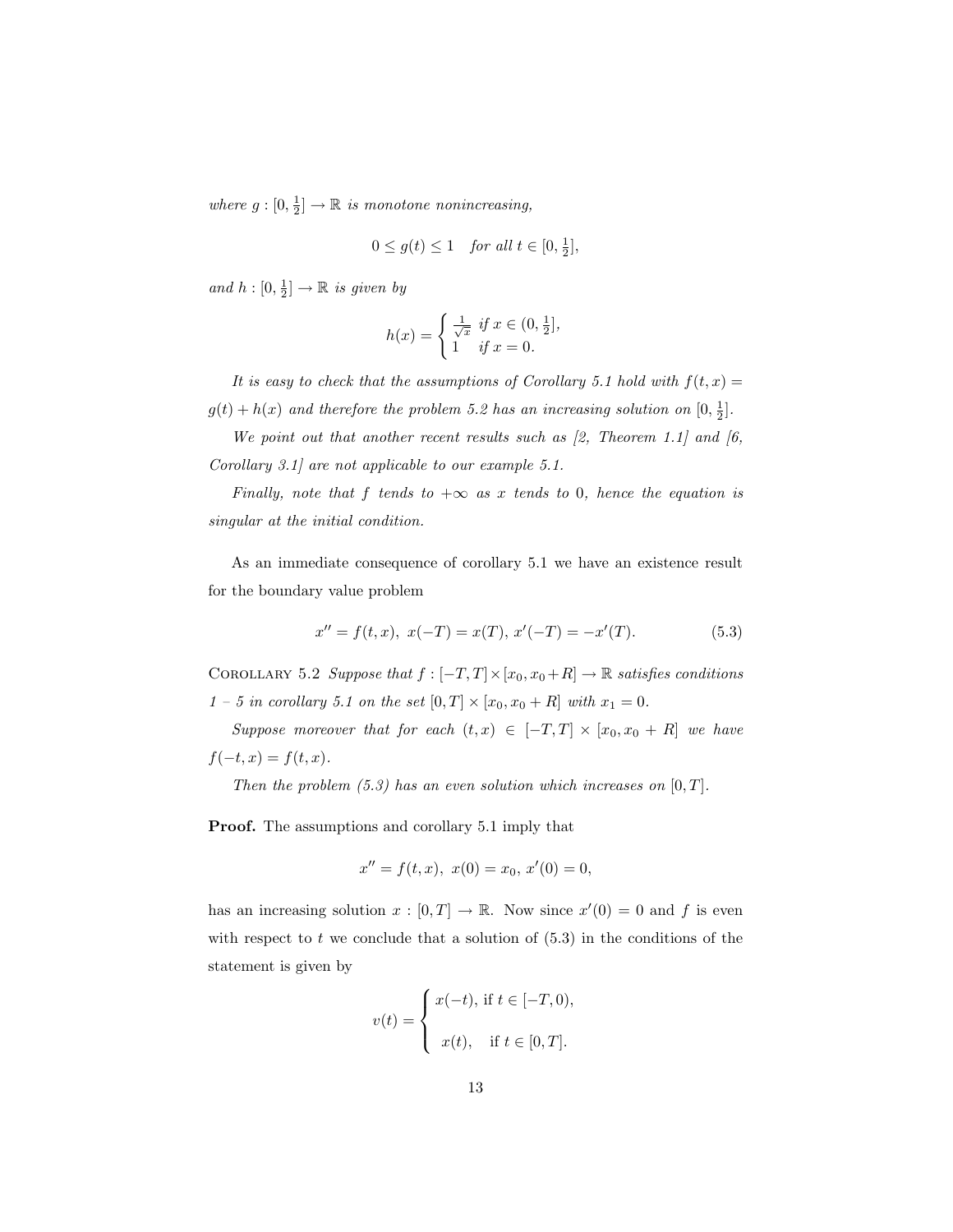In a similar way we can have an existence result of odd solutions for

$$
x'' = f(t, x), \ x(-T) = -x(T), \ x'(-T) = x'(T).
$$

 $\Box$ 

#### References

- [1] D.C. Biles, A necessary and sufficient condition for existence of solutions for differential inclusions, Nonlinear Anal. 31 (1998), 3-4, 311-315.
- [2] D.C. Biles and E. Schechter, Solvability of a finite or infinite system of discontinuous quasimonotone differential equations, Proc. Amer. Math. Soc. **128**, 5 (2000), 3349-3360.
- [3] Y. K. Chang and W. T. Li, Existence results for second order impulsive functional differential inclusions, J. Math. Anal. Appl. 301 (2005), 477- 490.
- [4] J.A. Cid, Existence of positive solutions for second-order ODEs with re- ´ verse Carathéodory functions, Nonlinear Anal. 54 (2003), 109-122.
- [5] P. Douka and N. S. Papageorgiou, Extremal solutions for nonlinear second order differential inclusions, Math. Nachr. 278 (2005), no. 1–2, 43–52.
- [6] S. Heikkilä and S. Seikkala, On the existence of extremal solutions of phi-Laplacian initial and boundary value problems, Int. J. Pure Appl. Math. 17 (2004), no. 1, 119–138.
- [7] R. López Pouso, A new approximation scheme for first-order ordinary differential equations with non-negative right-hand sides, Nonlinear Anal. 54 (2003), 361-372.
- [8] R. L´opez Pouso, Necessary and sufficient conditions for existence and uniqueness of solutions for second order autonomous differential equations, J. London Math. Soc. (2) 71 (2005), 397-414.